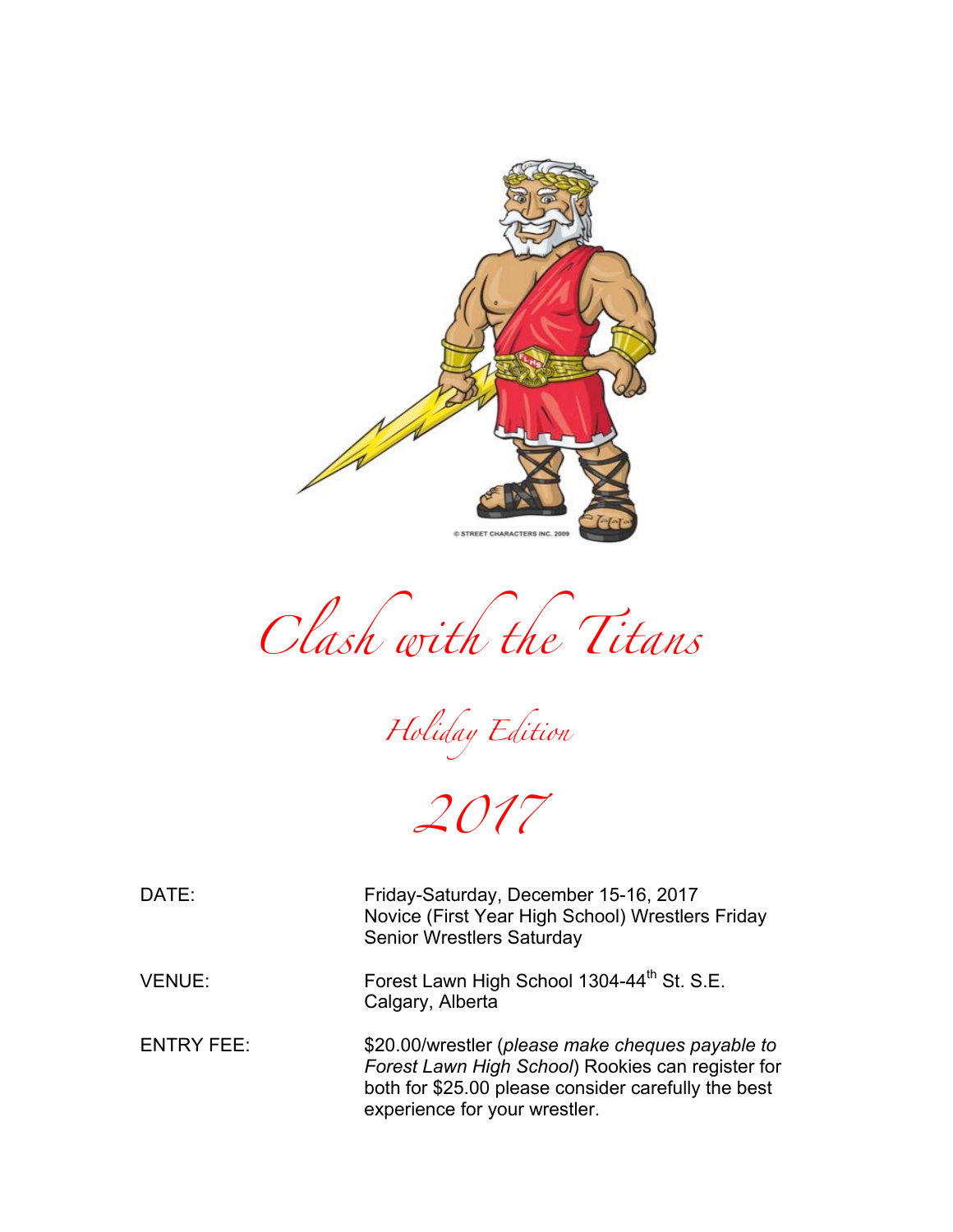| <b>WEIGH-INS:</b>                | At home weigh-in with +1kg allowance.                                                                                                                                                                                                                                                                                                                                                                                                                                                                                                                                                                                                                                                                                                                                  |
|----------------------------------|------------------------------------------------------------------------------------------------------------------------------------------------------------------------------------------------------------------------------------------------------------------------------------------------------------------------------------------------------------------------------------------------------------------------------------------------------------------------------------------------------------------------------------------------------------------------------------------------------------------------------------------------------------------------------------------------------------------------------------------------------------------------|
| <b>ENTRY PROCEDURE:</b>          | 1.) Email Keith Daye intent to participate and<br>preliminary number of entrants by Monday Dec. 4th <sup>th</sup> ,<br>2017. This will confirm the number of competitors and<br>the number of mats we will set up.<br>2.) Weigh-in your wrestlers at home on December<br>$13^{\text{th}}$ .<br>3.) Fill in the attached excel spreadsheet, (registration<br>excel file) and send to Keith Daye by no later than<br>8:00 pm on Wednesday, December 13th, 2017. NO<br><b>FAXED ENTRIES!</b><br>4) Novices may compete on Saturday for \$25<br>combined fee. Coaches' discretion if they are ready<br>for senior competition. To register for both days<br>indicate Both in the spreadsheet column for Novice or<br>Senior all other entrants designate Novice or Senior. |
| <b>WEIGHT CLASSES:</b>           | MEN: 43-47, 50, 53, 56, 59, 62, 65, 68, 72, 76, 82, 90,<br>98,108, 120, 120+kg<br>+1 kg. weight allowance on challenges.<br>WOMEN: 44,47, 50, 53, 57, 61, 65, 70, 75, 80, 90,<br>$90+kg$<br>+ 1 kg weight allowance on challenges.                                                                                                                                                                                                                                                                                                                                                                                                                                                                                                                                     |
| <b>WRESTLING START END/TIME:</b> |                                                                                                                                                                                                                                                                                                                                                                                                                                                                                                                                                                                                                                                                                                                                                                        |
| <b>Novice</b><br><b>Senior</b>   | <b>Friday 4:00 pm-Completion</b><br><b>Saturday 9:00 am-Completion</b><br>Wrestling medals presented on mat.<br>There will be a concession on-site featuring a variety<br>of pre-prepped cold foods, snacks and beverages and<br>a separate coaches room.<br>Mats available for warm-up starting one hour prior<br>to competition.                                                                                                                                                                                                                                                                                                                                                                                                                                     |

TOURNAMENT RULES: **ASAA Rules.**

AWARDS: Medals for  $1^{st}$ ,  $2^{nd}$ , and  $3^{rd}$  in each category.

SKIN CHECKS: Skin checks will be on the coach's honour however we reserve the right to remove any athlete that has a skin infection for the safety of all competitors. Medical will be on site.

CONTACT INFORMATION: Keith Daye

kddaye@cbe.ab.ca Cell 403 669-6994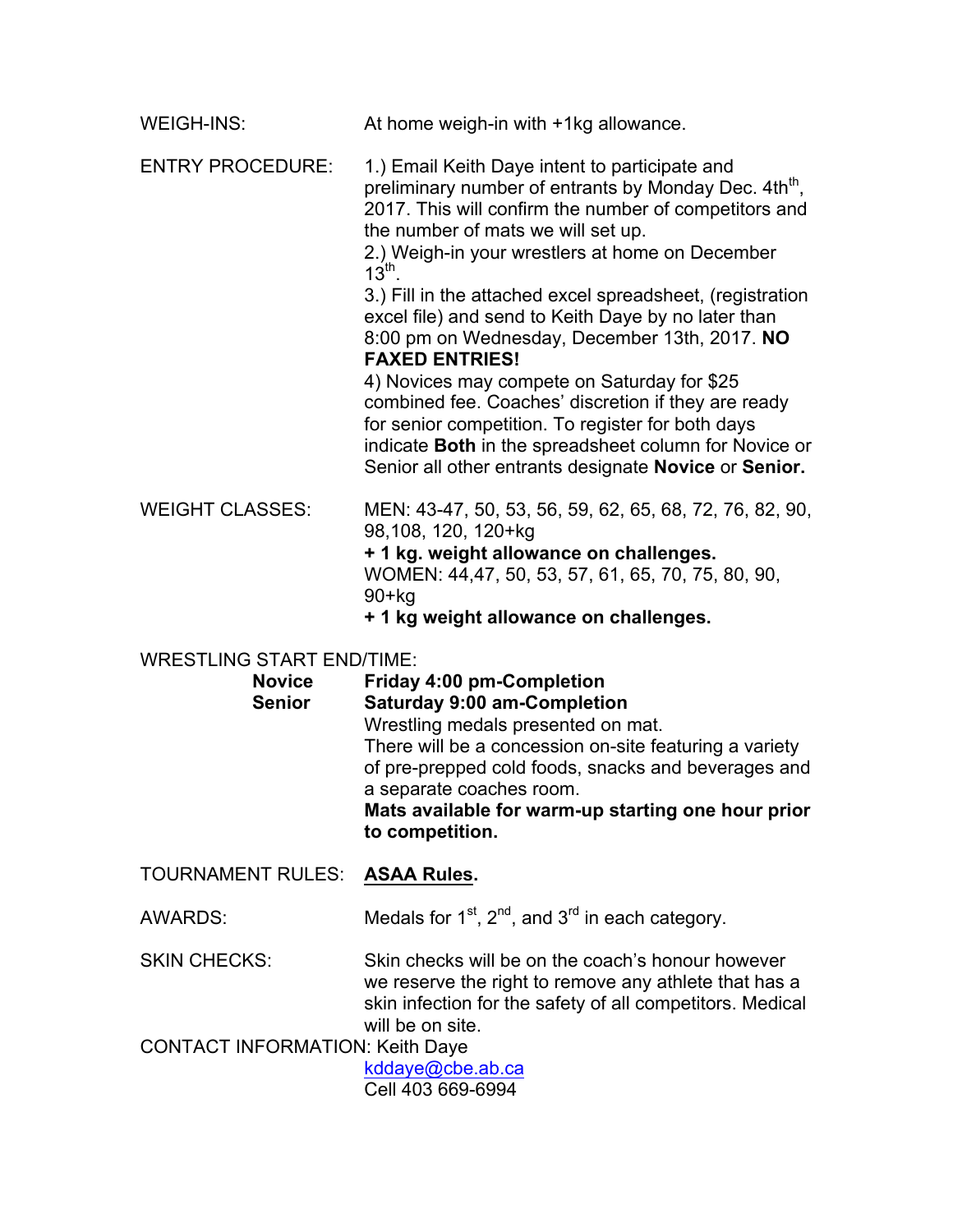## Kidsport Fundraiser

Forest Lawn Wrestling is dedicating itself this year to give back to our athletic community in recognition of the tremendous benefits experienced by our students through amateur sport.

Our action this year is to raise funds for Kidsport whose great work in our community have benefited our students throughout the years.

The Forest Lawn Titans would like to challenge all other teams attending the Clash with the Titans Tournament to meet or beat a \$50.00 pledge.

In addition our coaches issue a challenge to all other wrestling coaches to meet or beat a \$50.00 team staff pledge.

Water from our concession will be sold as an additional fundraiser with \$1.00 from every bottle going to Kidsport look for the Titan Crest and Kidsport logo.

There will be additional information forthcoming on obtaining tax receipts. Funds will be going to Kidsport Calgary please do not make out **donation** cheques to Forest Lawn, tournament fees and donations must be separate.